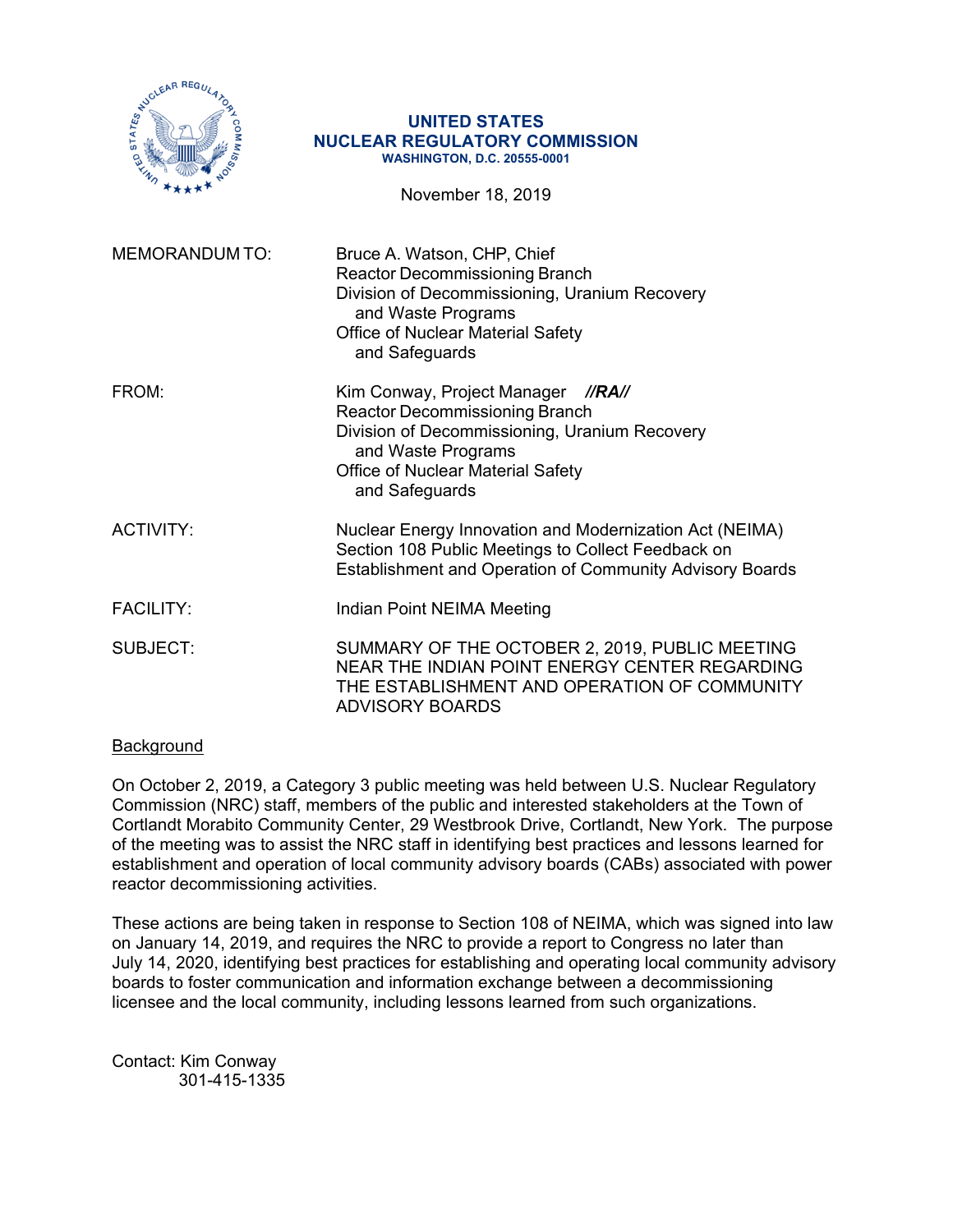The meeting notice can be found in the Agencywide Documents Access and Management System [ADAMS] under Accession No. ML19232A505. A list of attendees is provided in Enclosure 1 (note that the names of some participants were not captured), the meeting transcript is available in ADAMS at Accession No. ML19318G438, and is linked in Enclosure 2.

## Meeting

On October 2, 2019, the NRC staff held a public meeting to discuss the agency's activities in accordance with Section 108 of NEIMA to collect information on the use of local community advisory boards during decommissioning activities and issue a best practices report. The contents of this report will include a description of the type of topics that could be brought before a community advisory board; how the board's input could inform the decision-making process of stakeholders for various decommissioning activities; how the board could interact with the NRC and other Federal regulatory bodies to promote dialogue between the licensee and affected stakeholders; and how the board could offer opportunities for public engagement throughout all phases of the decommissioning process. The report will also include a discussion of the composition of existing community advisory boards and best practices identified during the establishment and operation of such boards, including logistical considerations, frequency of meetings, and the selection of board members.

Representatives from the NRC staff gave a presentation on the requirements of NEIMA Section 108, and presented the various methods to provide feedback on best practices and lessons learned from community advisory boards. This presentation can be found in ADAMS at Accession No. ML19269B683, and is linked in Enclosure 3. Additional information on NEIMA Section 108, as well as an electronic means of providing comments, are available at the NRC public website at: https://www.nrc.gov/waste/decommissioning/neima-section-108.html.

At the end of the presentation, the NRC staff received feedback from members of the public and other stakeholders on the various topics outlined in NEIMA Section 108. The comments and questions received are summarized in Enclosure 4, and focused primarily on the membership of community panels, the independence of the panel as an advisory body, and the ways in which the panel can establish and maintain outreach with the community. To date, no Public Meeting Feedback forms were received.

Docket Nos. 50-3, 50-247, 50-286 License No. DPR-5, DPR-26, and DPR-64

## Enclosures:

- 1. List of Attendees
- 2. Public Meeting Transcript
- 3. NRC Presentation Slides
- 4. Summary of Public Comments

cc w/enclosures: Distribution via ListServ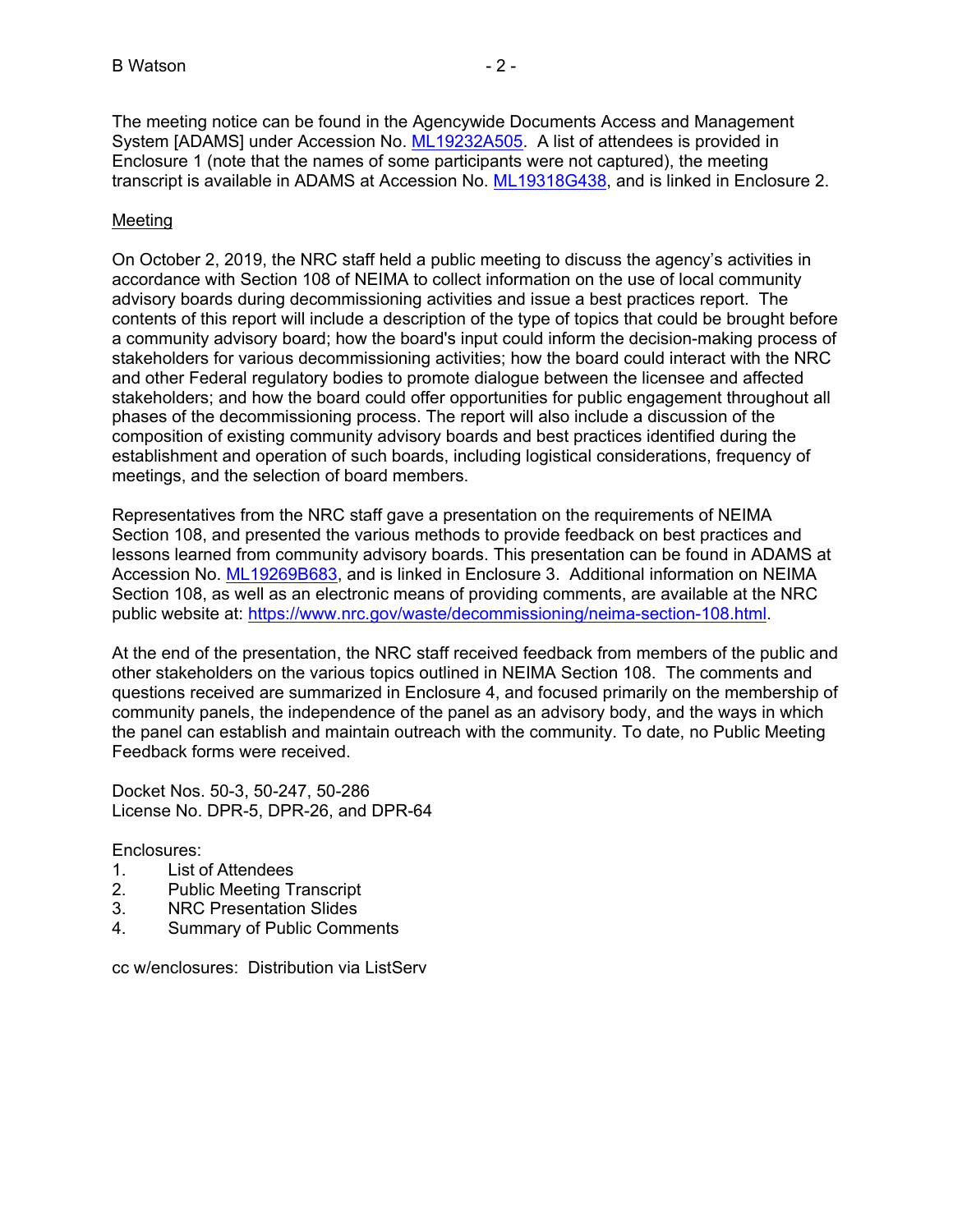SUBJECT: SUMMARY OF THE OCTOBER 2, 2019, PUBLIC MEETING NEAR THE INDIAN POINT ENERGY CENTER REGARDING THE ESTABLISHMENT AND OPERATION OF COMMUNITY ADVISORY BOARDS **DATE: November 18, 2019** 

# DISTRIBUTION:<br>PUBLIC TSmith, NMSS RGuzman, NRR DMcIntyre, OPA JLynch, NMSS JWeil, OCA BHarris, OGC

PUBLIC DUWP/RDB RF MDoell, NMSS ZCruz, NMSS

# ADAMS Accession No. ML19318G436 **Allen Accession No. ML19318G436 Accession Accession** No.

**OFFICE** NMSS/RDB/PM NMSS/RDB/LA NMSS/RDB/BC NMSS/RDB/PM **NAME** | KConway | CHolston<sup>\*</sup> | BWatson<sup>\*</sup> | KConway **DATE** 11/14/2019 11/15/2019 11/15/2019 11/18/2019

**OFFICIAL RECORD COPY**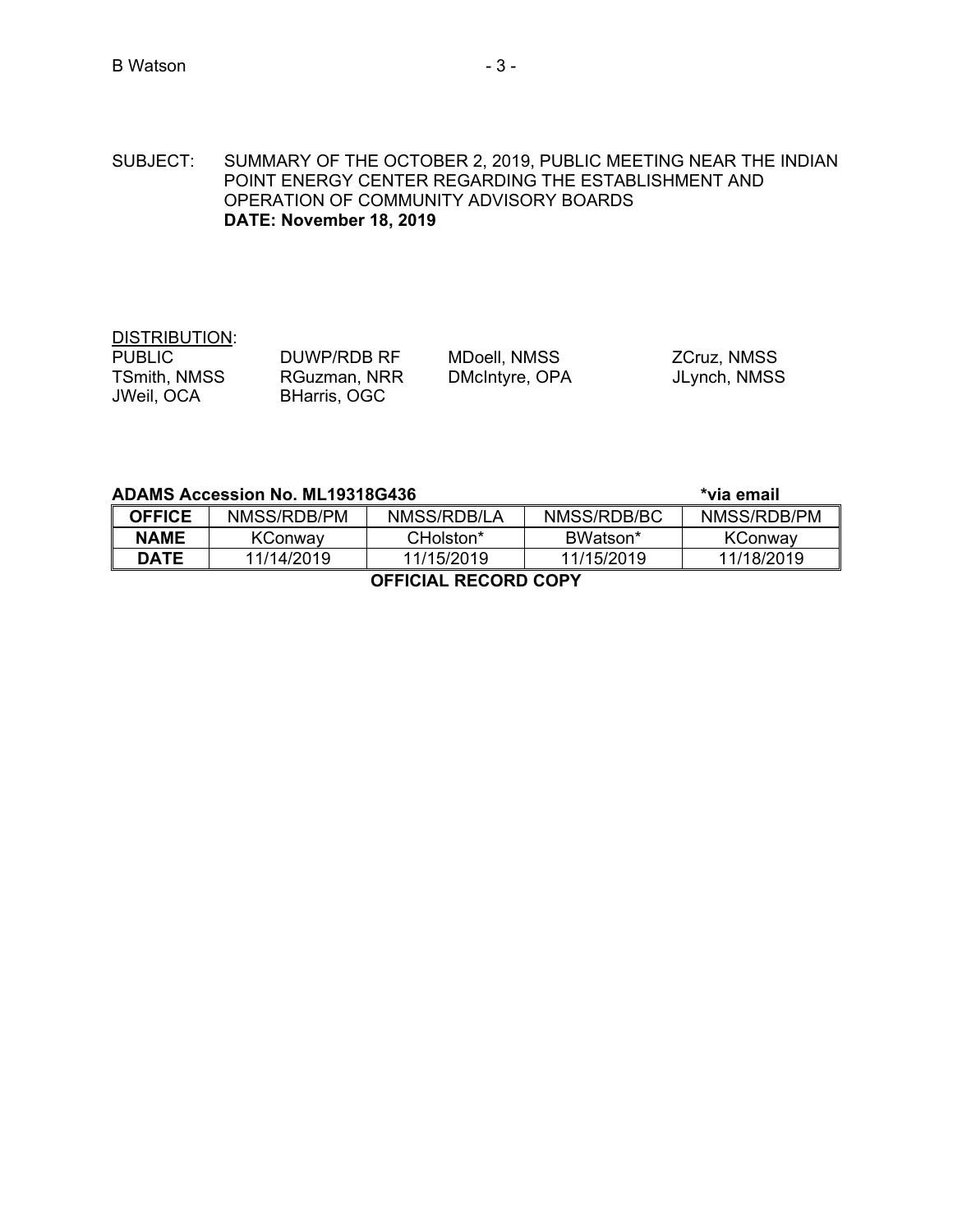## **LIST OF ATTENDEES**

# OCTOBER 2, 2019, PUBLIC MEETING NEAR

#### THE INDIAN POINT ENERGY CENTER REGARDING

## THE ESTABLISHMENT AND OPERATION OF COMMUNITY ADVISORY BOARDS

#### U.S. Nuclear Regulatory Commission

Trish Holahan, NMSS/DUWP Bruce Watson, NMSS/DUWP Kim Conway, NMSS/DUWP Zahira Cruz, NMSS/DUWP Leah Parks, NMSS/DUWP Jenny Weil, OCA Eugene Dacus, OCA Diane Screnci, OPA David Castelveter, OPA Sherwin Turk, OGC Richard Guzman, NRR Craig Gordon, RI Brett Klukan, Facilitator

#### Meeting Attendees\*

Megan Glander Lisa Hofflich Pat Keegan Tito Davila Sandy Galef Stanley Dorsainville James Creighton Kathleen Talbot Linda Puglisi Theresa Knickerbocker Joe Hochreiter Richard Funchion Caleb Hersh Colin Smith Vanessa Agudelo Manna Jo Green Deb Milone Jenean Eichenholtz Susan Shapiro Joel Gingold Richard Kline

Paul Blanch Tim Smith Jackie Dressler Charles Limoges Klaus Jacob Frank Schanne John Sullivan Hank Kelly Bob Outhouse Nancy Vaughn Richard Webster Courtney Williams Tina Volz-Bongar Maria Schara Sally Gelbert Marilyn Elie Margo Schepart Linde Ostro Maureen Ritter Jeannine Melillo Jean Shaw

\*note that name spelling is approximate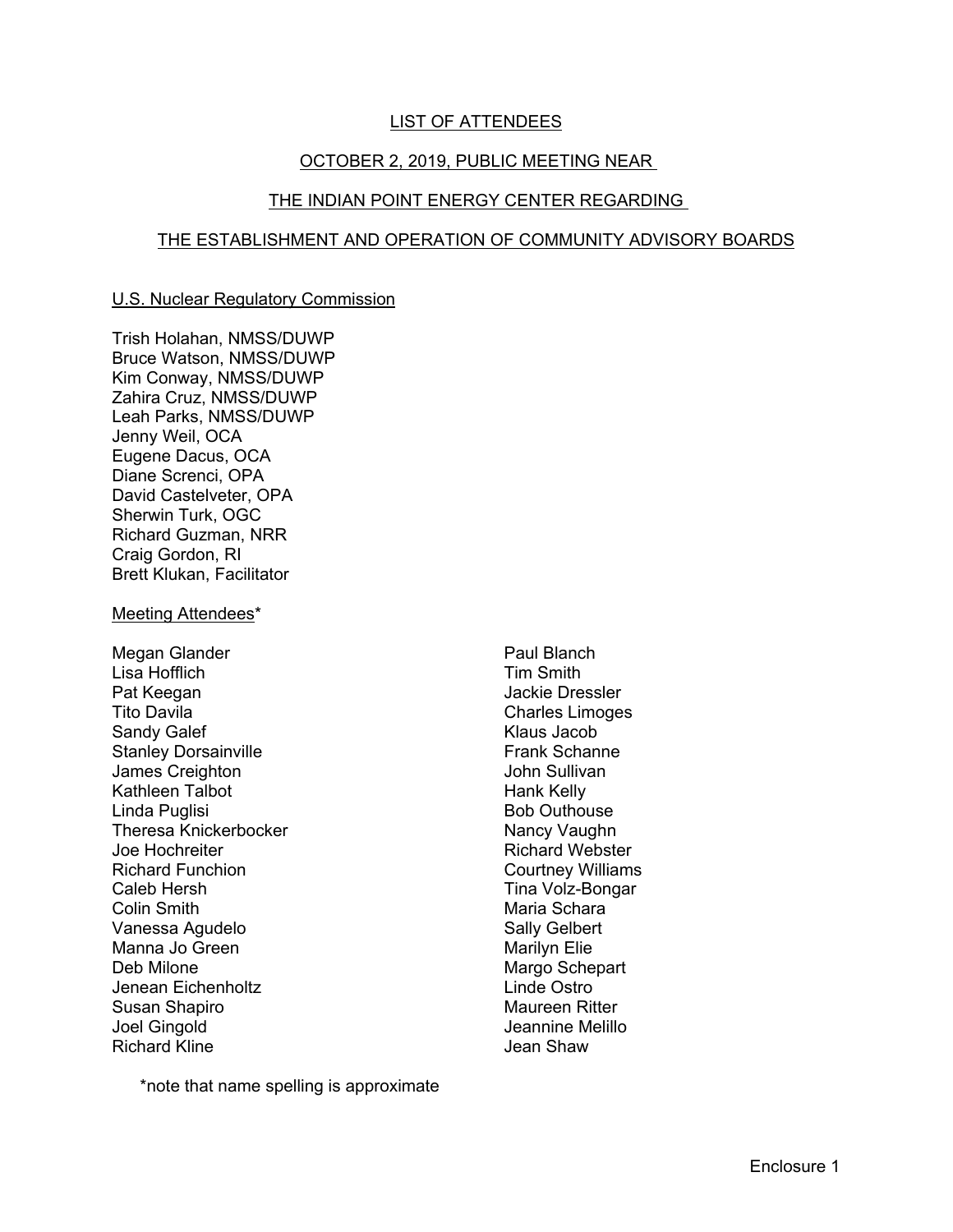**Enclosure 2**

**Indian Point NEIMA Section 108 Public Meeting Transcript** 

**ML19318G438**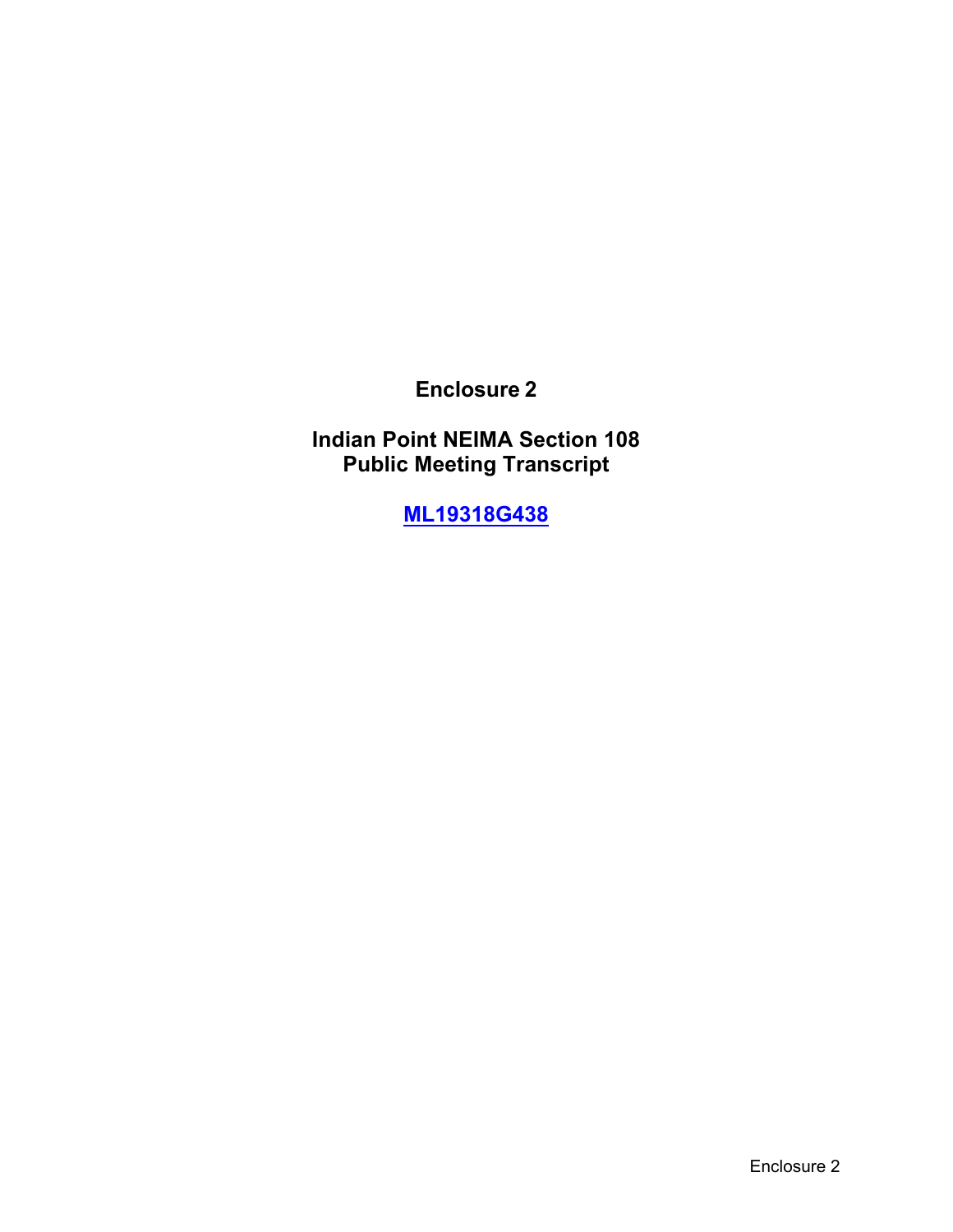**Enclosure 3**

**U.S. Nuclear Regulatory Commission Presentation Slides** 

**ML19269B683**